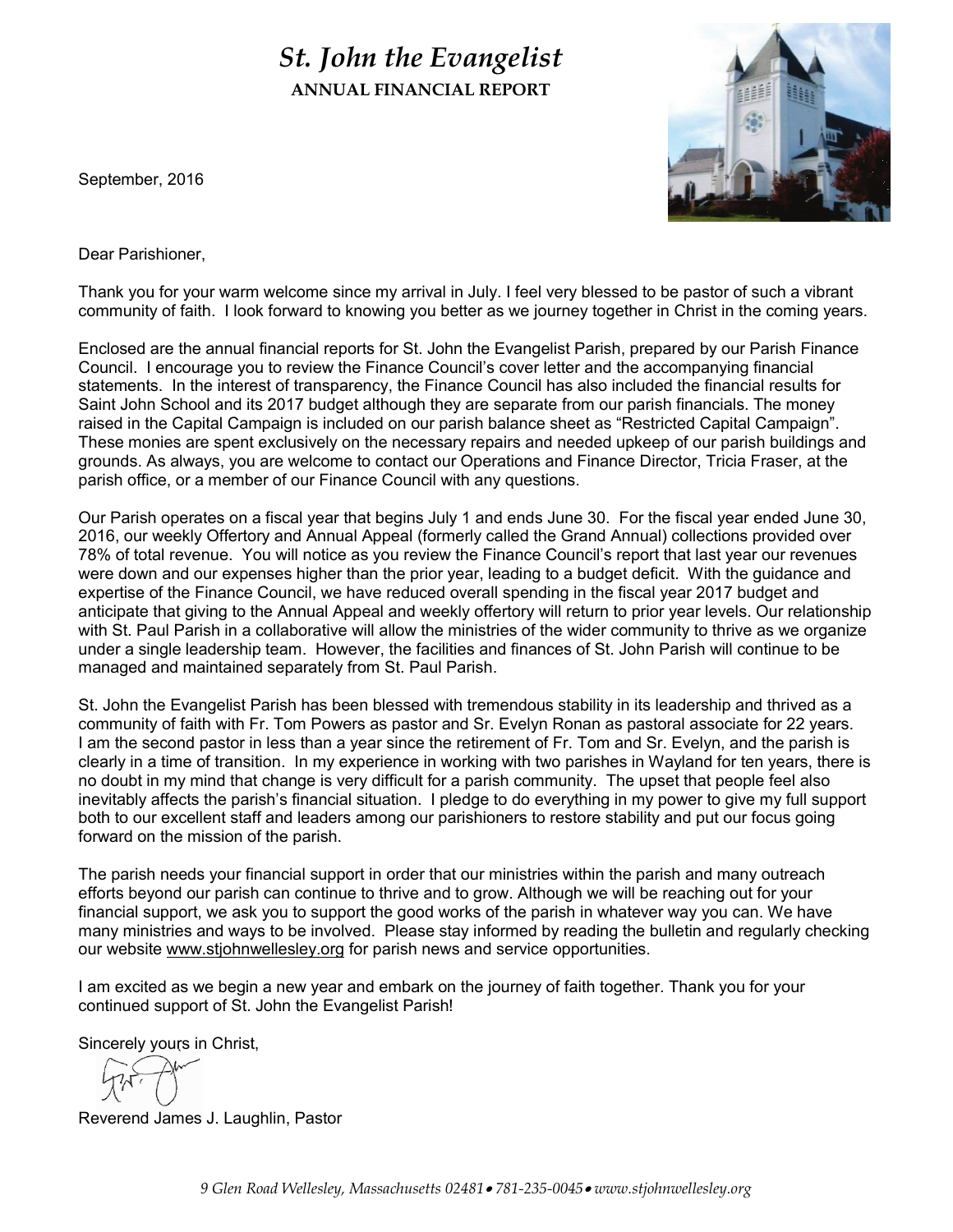September 25, 2016

Reverend James Laughlin Pastor St. John the Evangelist Parish 9 Glen Road Wellesley, MA 02481

## **PARISH Financial Report for the Fiscal Year Ended June 30, 2016**

Dear Father Laughlin,

We present the following PARISH unaudited financial statements as of June 30, 2016:

- 1. **Statement of Revenue and Expenditures** (actual results for the fiscal years ended June 30, 2015 and 2016; and budgets for the June 30, 2016 and 2017 fiscal years)
- 2. **Statement of Financial Position** or balance sheet (as of June 30, 2015 and 2016)

Highlights and explanatory comments for our Parish financials are listed below.

- For the fiscal year ended June 30, 2016, the Parish reported a deficit of \$224,033 when excluding contributions to the Capital Campaign and excluding expenditures from the Capital Campaign to repair the Parish buildings. Cash reserves accumulated over years of generous contributions and careful fiscal management were drawn down to fund the deficit.
- **Revenue** sources are grouped together at the top of the Statement of Revenue and Expenditures. Total Revenue declined sharply from 2015, as Grand Annual receipts were down \$108,000. The Offertory collection held up compared to 2015. In total, Revenue declined \$113,000.
- **Operating Expenses** increased by \$134,182, or 12.9%, in the 12-month period ending June 30, 2016 compared to actual spending for the same period in fiscal year 2015. This increase is primarily due to a combination of property repairs and maintenance and higher compensation costs.
- **Capital Campaign.** The final total of financial commitments to the Capital Campaign equaled \$1,571,092. Those commitments can be paid over time and as of June 30, 2016 we have received \$1,365,804. From the funds contributed to the Capital Campaign, we spent \$850,493 through June 30, 2016. We expect to receive payment of the remaining commitments in the coming years and will use the money received exclusively to pay for capital expenditures and repairs to our buildings and properties.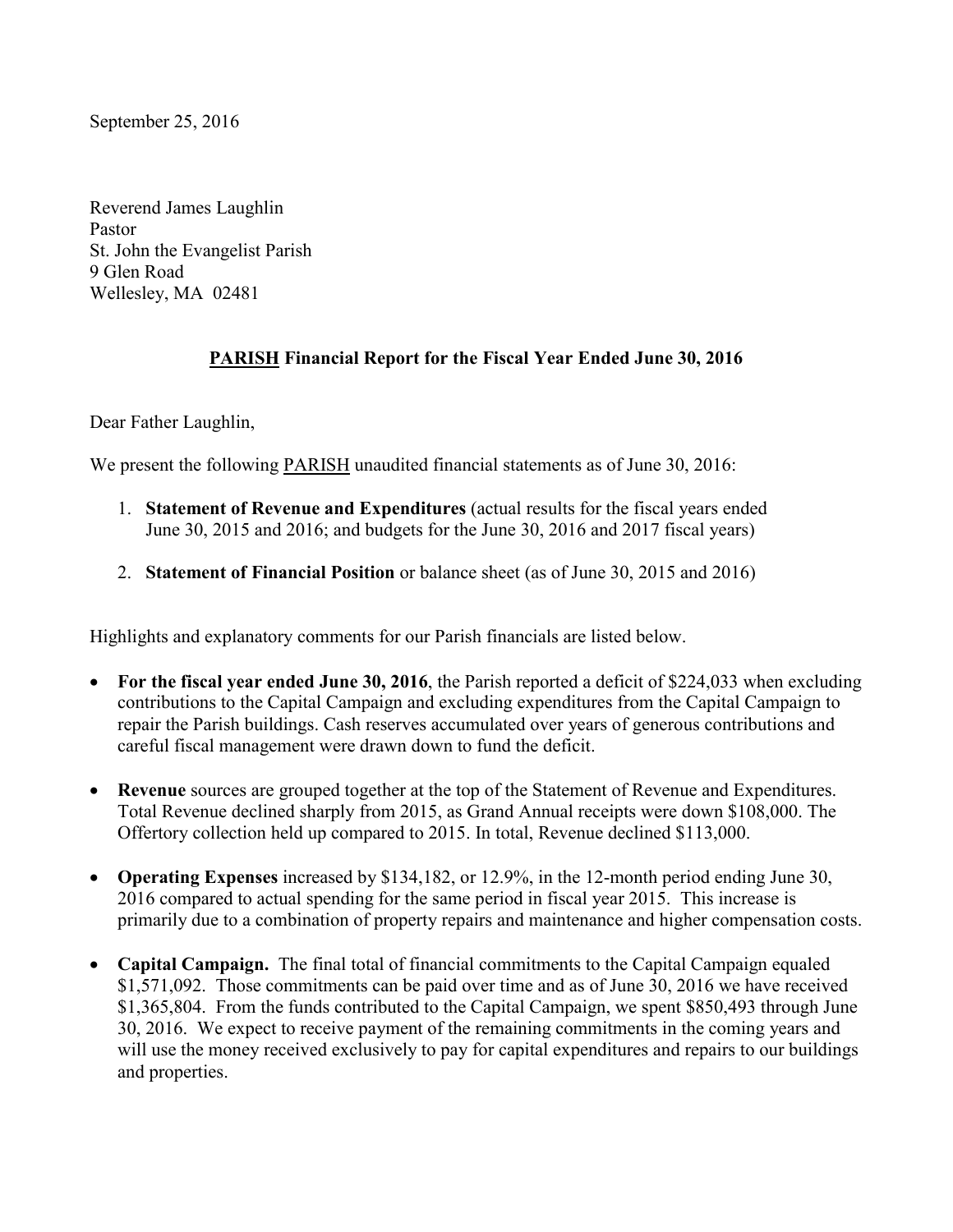- The **FY2017 Budget** projects a deficit of \$26,558, while projecting a decline in expenses of \$187,293, and a significant increase in the Grand Annual back to \$390,000, or roughly the level in FY 2015. This budget relies upon an unusual increase in revenue and far greater attention to expense control than in FY 2016. Prudence requires preparing plans to reduce expenses if the revenue projections are not realized or expenses are not carefully controlled.
- **Statement of Financial Position as of June 30, 2016.** The financial statement of St. John the Evangelist Parish (the Parish) includes the accounts of the Central Office of the Parish, which include the operation of the Rectory, the Church, the Parish Center and funds raised (less any spent) for the Capital Campaign. St. John the Evangelist School (the School) is a mission of the Parish. The assets and liabilities of the School are not included in these financial statements and are attached separately and discussed in greater detail on subsequent pages. The unaudited financial statement of the Parish has been prepared on a basis of accounting that is not in accordance with generally accepted accounting principles, but is consistent with prior year presentations. The property, plant and equipment of the Parish are not reported on the books of the Parish, and all major improvements and repairs are expensed when incurred, which practice is not in accordance with generally accepted accounting principles. This has been done over the years to more accurately reflect the annual cash costs to maintain and upkeep the property and facilities in the Parish.

[Continued on the next page is a discussion of the financial statements for the School at St. John]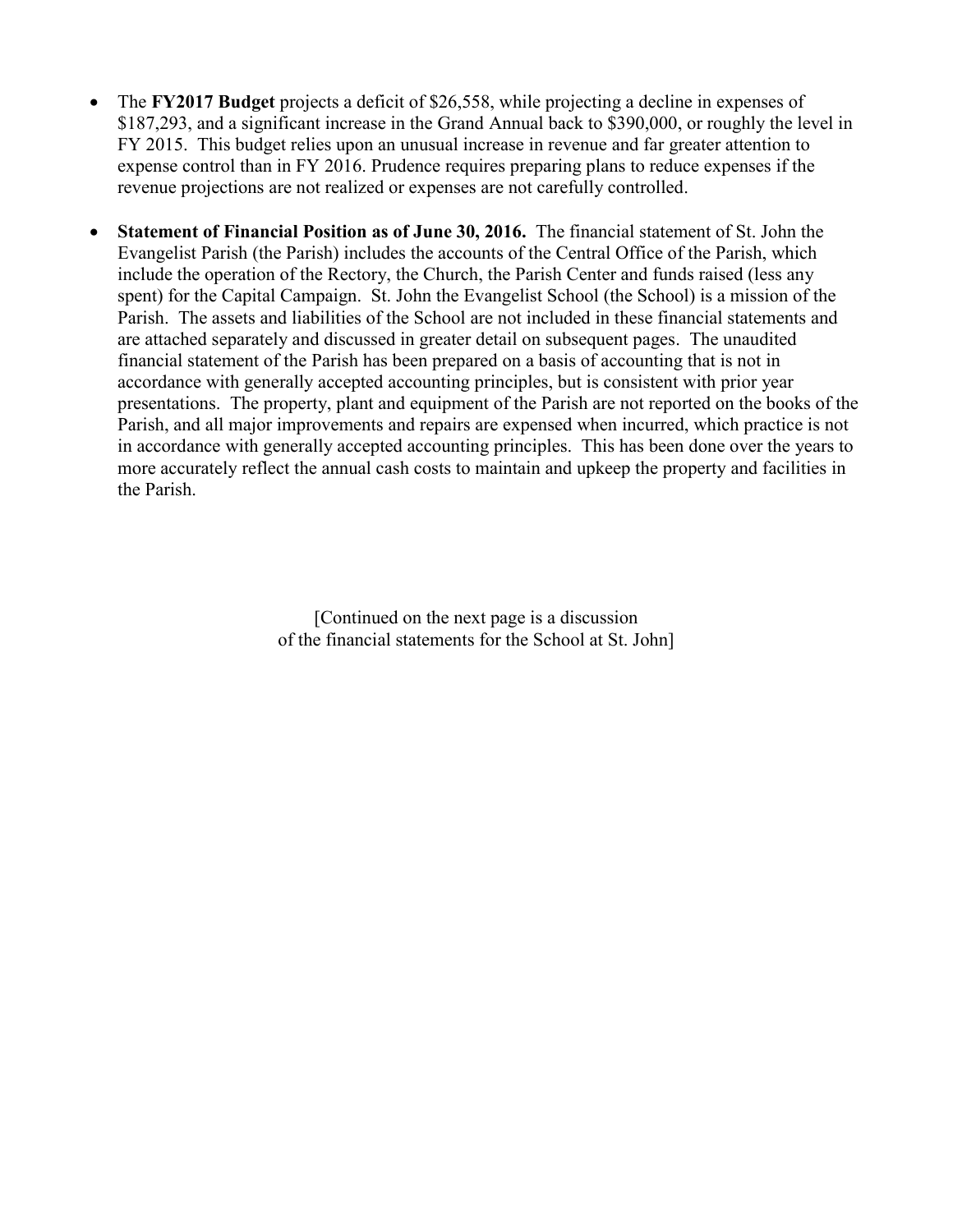### **SCHOOL Financial Report for the Fiscal Year Ended June 30, 2016**

We present the following SCHOOL unaudited financial statements as of June 30, 2016:

- 3. **Statement of Revenue and Expenditures** (actual results for the fiscal years ended June 30, 2015 and 2016; and budgets for the June 30, 2016 and 2017 fiscal years)
- 4. **Statement of Financial Position** or balance sheet (as of June 30, 2015 and 2016)

Highlights and explanatory comments for the School financials are listed below.

- **For the fiscal year ended June 30, 2016,** the School reported an operating surplus of \$35,420 after capital expenditures of \$187,790. The surplus was primarily due to (i) an increase in tuition, primarily from increased enrollment following the closing of St Paul School, of \$321,000 and, (ii) an increase in Donations of \$121,000. Total Revenue increased by \$449,808. Expenses increased by \$206,021, primarily for salaries and benefits for additional staff and increased compensation for existing staff.
- **Revenue** sources are grouped together at the top of the Statement of Revenue and Expenditures and totaled \$1,749,086 for the 12-months ended June 30, 2016. The School's major sources of revenue are: (i) funds for a child attending the School (tuition, registration, and after school programs), which amounted to \$1,508,159, or 86% of total revenue, (ii) School fund raising, which amounted to \$171,217, or almost 10%, and (iii) the Parish's subsidy of \$50,000, or 2.9%.
- **Operating Expenses** increased \$207,339 (15.7%) because of additional classroom instruction and higher salaries and benefits. The FY2017 budget for operating expenses is \$1,676,407, an increase of \$150,711 (9%), attributed to additional increases in salary and benefits.
- **Capital Expenditures** were \$187,970, far in excess of the \$40,000 budget. Needed repairs for school windows, security systems and other items amounted to about \$92,000. An additional \$95,000 was for a new computer server and classroom tablet system which was not suitable for the School. The School is trying to recover some of this cost by re-selling the equipment or returning it to the vendor. Any recovery will offset capital expenditures at the time received.

Attached are the 2015 and 2016 actual and 2016 and 2017 budgeted financial statements for the Parish and the School.

### *Respectfully submitted by the Finance Council, St. John the Evangelist Parish*

Stephen St. Thomas, Chair

Parish Finance Council Members:

Brian Boyce (Vice Chair), Joe Creonte, George Eldridge, Tom Fontaine, Rich Green, Lucy Kapples, Bob McDonnell, Anne Stabnick (secretary), and Stephen St. Thomas (Chair).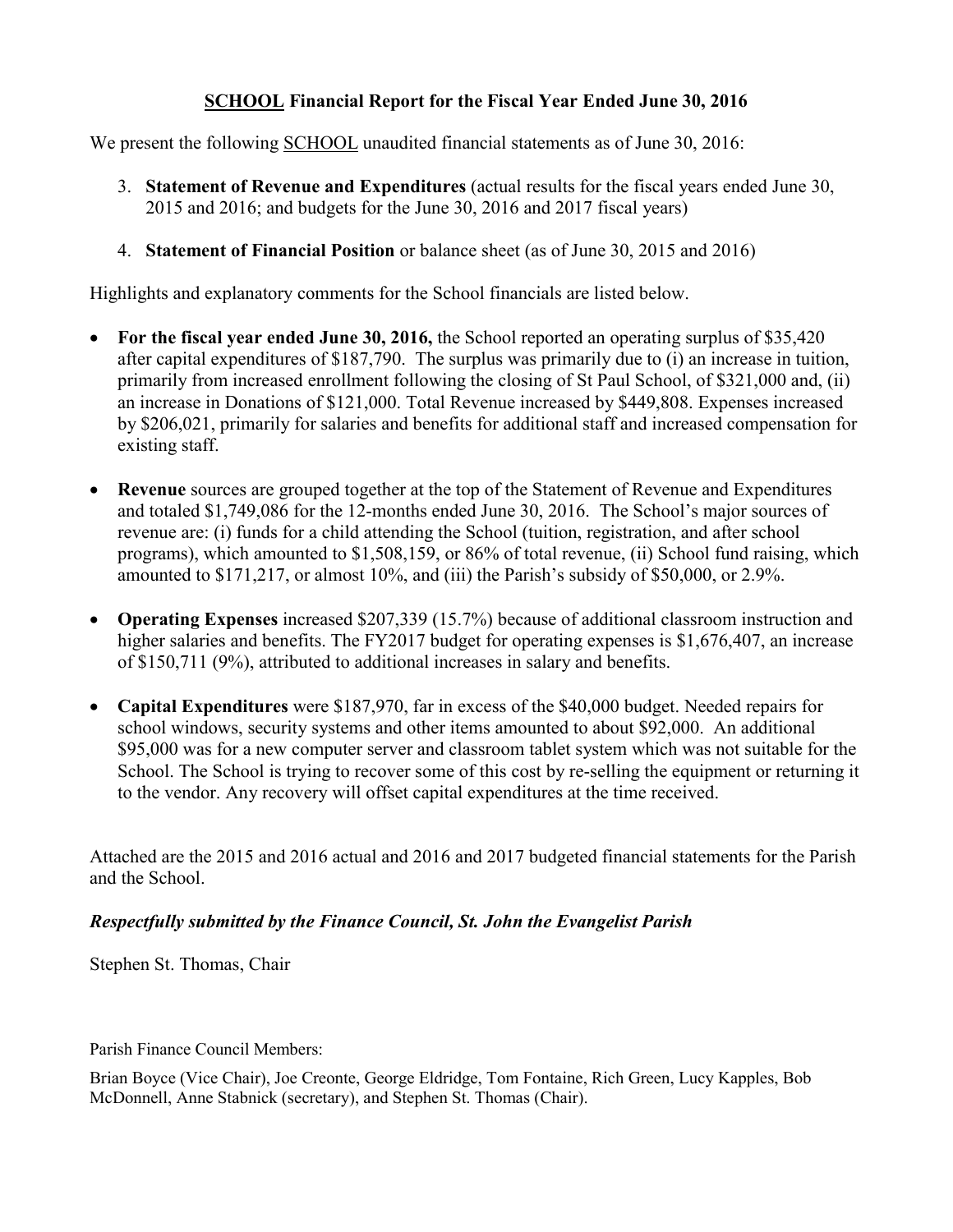#### **ST. JOHN THE EVANGELIST PARISH** *Statement of Revenue and Expenditures*

For the Year Ending June 30

|                                            | 2015          | 2016          | 2016        | 2017          |
|--------------------------------------------|---------------|---------------|-------------|---------------|
|                                            | <b>Actual</b> | <b>Budget</b> | Actual      | <b>Budget</b> |
| <b>REVENUE</b>                             |               |               |             |               |
| Offertory                                  | \$478,431     | \$440,000     | \$458,952   | \$447,975     |
| Annual Appeal                              | 396,189       | 410,000       | 288,282     | 390,000       |
| Sacramental Offerings                      | 12,099        | 14,000        | 25,234      | 21,574        |
| Gifts/Donations                            | 52,981        | 29,000        | 48,359      | 32,000        |
| Religious Education                        | 46,882        | 48,000        | 37,336      | 34,902        |
| Interest Income                            | 4,109         | 3,550         | 4,133       | 3,589         |
| Miscellaneous                              | 67,967        | 3,100         | 67,411      | 16,250        |
| Catholic Appeal Rebate                     | 7,844         | $\Omega$      | 23,801      | 17,400        |
| <b>TOTAL REVENUE</b>                       | \$1,066,502   | \$947,650     | \$953,508   | \$963,690     |
|                                            |               |               |             |               |
| <b>OPERATING EXPENSES</b>                  |               |               |             |               |
| Salary and Salary Related:                 |               |               |             |               |
| Salary and Benefits                        | \$616,786     | \$595,380     | \$655,608   | \$608,110     |
| Total Salary and Salary Related            | \$616,786     | \$595,380     | \$655,608   | \$608,110     |
|                                            |               |               |             |               |
| Other Operating Expenses                   |               |               |             |               |
| Administrative                             | \$76,286      | 65,100        | \$76,644    | 57,025        |
| Music & Liturgical                         | 20,895        | 16,300        | 40,523      | 19,442        |
| Religious Education                        | 7,830         | 7,750         | 8,627       | 3,512         |
| Rectory & Household                        | 19,572        | 20,570        | 35,302      | 28,384        |
| Property Maintenance                       | 105,910       | 135,250       | 228,485     | 166,776       |
| Parish Tithe                               | 46,276        | 45,600        | 45,988      | 46,200        |
| School                                     | 50,000        | 50,000        | 50,000      | 50,000        |
| Miscellaneous                              | 99,804        | 11,700        | 36,364      | 10,799        |
| <b>Total Other Operating Expense</b>       | \$426,573     | \$352,270     | \$521,933   | \$382,138     |
|                                            |               |               |             |               |
| <b>TOTAL OPERATING EXPENSES</b>            | \$1,043,359   | \$947,650     | \$1,177,541 | \$990,248     |
| <b>Balance before Capital Improvements</b> | \$23,144      | 0             | (\$224,033) | (\$26,558)    |
| <b>Capital Expenditures</b>                | 0             | 0             | \$0         | \$0           |
| <b>Balance after Capital Expenditures</b>  | \$23,144      | \$0           | (\$224,033) | (\$26,558)    |
|                                            |               |               |             |               |
| Surplus/(Deficit)                          | \$23,144      | \$0           | (\$224,033) | (\$26,558)    |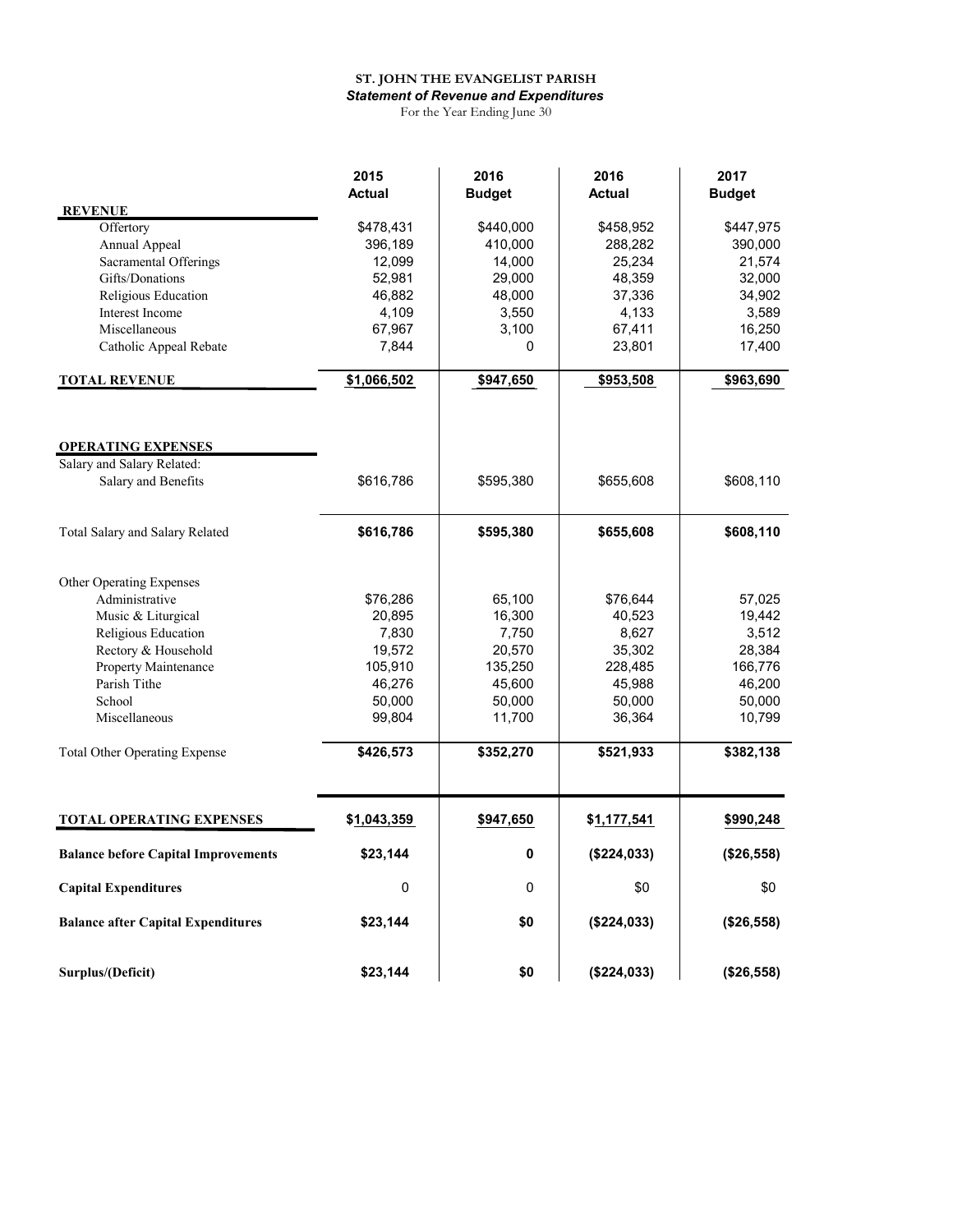### **St. John the Evangelist Parish Statement of Financial Position**

|                    |                                                         | June 30, 2015      | June 30, 2016      |
|--------------------|---------------------------------------------------------|--------------------|--------------------|
| <b>ASSETS</b>      |                                                         |                    |                    |
|                    |                                                         |                    |                    |
|                    | <b>CASH AND CASH EQUIVALENTS</b><br><b>UNRESTRICTED</b> |                    |                    |
|                    | <b>RESTRICTED - CAPITAL CAMPAIGN</b>                    | 500,315<br>464,771 | 318,600            |
|                    | RESTRICTED TEMPORARILY                                  | 190,380            | 515,311<br>151,310 |
|                    | <b>RESTRICTED PERMANENTLY</b>                           | 31,223             | 31,280             |
|                    | <b>ACCOUNTS RECEIVABLE</b>                              |                    |                    |
|                    |                                                         | 6,450              | 6,450              |
|                    | <b>TOTAL ASSETS</b>                                     | \$1,193,139        | \$1,022,950        |
|                    |                                                         |                    |                    |
| <b>LIABILITIES</b> |                                                         |                    |                    |
|                    | <b>ACCOUNTS PAYABLE and</b>                             |                    |                    |
|                    | <b>OTHER CURRENT LIABILITIES</b>                        | 19,583             | 15,554             |
|                    | <b>DEPOSITS</b>                                         | 28,110             | 24,029             |
|                    | <b>TOTAL LIABILITIES</b>                                | 47,693             | 39,583             |
|                    |                                                         |                    |                    |
| <b>NET ASSETS</b>  |                                                         |                    |                    |
|                    | <b>UNRESTRICTED</b>                                     |                    |                    |
|                    | DESIGNATED FOR CAPITAL EXPENDITURES                     | 116,589            | 116,802            |
|                    | <b>UNDESIGNATED</b>                                     | 342,483            | 168,664            |
|                    | <b>TOTAL UNRESTRICTED</b>                               | 459,072            | 285,466            |
|                    | <b>RESTRICTED</b>                                       |                    |                    |
|                    | <b>CAPITAL CAMPAIGN</b>                                 | 464,771            | 515,311            |
|                    | <b>TEMPORARILY</b>                                      | 190,380            | 151,310            |
|                    | <b>PERMANENTLY</b>                                      | 31,223             | 31,280             |
|                    | <b>TOTAL RESTRICTED</b>                                 | 686,374            | 697,900            |
|                    | <b>TOTAL NET ASSETS</b>                                 | 1,145,446          | 983,366            |
|                    | <b>TOTAL LIABILITIES &amp; NET ASSETS</b>               | \$1,193,139        | \$1,022,950        |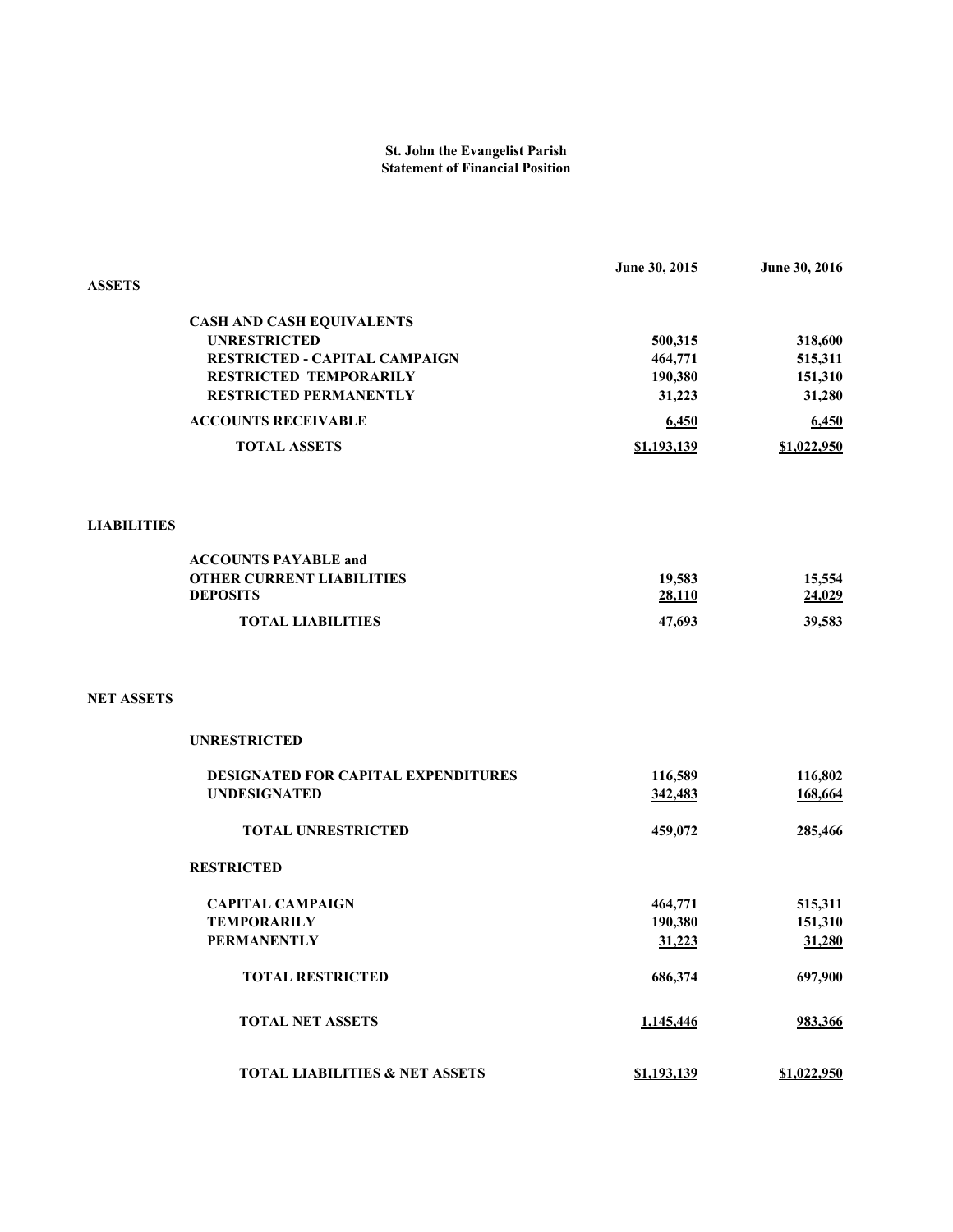## **ST. JOHN THE EVANGELIST SCHOOL**

*Statement of Revenue and Expenditures*

For the Year Ending June 30

| <b>REVENUE</b>                             | 2015<br><b>Actual</b> | 2016<br><b>Budget</b> | 2016<br><b>Actual</b>  | 2017<br><b>Budget</b>    |
|--------------------------------------------|-----------------------|-----------------------|------------------------|--------------------------|
| Tuition and Stay Day                       | \$1,066,810           | \$1,139,650           | \$1,312,501            | \$1,328,320              |
| Registration                               | 93,055                | 80,000                | 105,010                | \$87,500                 |
| After School Program                       | 15,290                | 20,000                | 90,648                 | 75,000                   |
| Fees - Miscellaneous                       | 3,500                 | 10,000                | 9,047                  | 10,000                   |
| Interest Income                            | 2,349                 | 2,000                 | $-3,058$               | 5,000                    |
| Parish Transfer                            | 50,000                | 50,000                | 50,000                 | 50,000                   |
| Doantions/Fundraising                      | 49,736                | 75,000                | 171,217                | 125,000                  |
| <b>RCAB</b> Support                        | 11,000                | 14,000                | 13,721                 | 10,000                   |
| Miscellaneous                              | 7,538                 | 5,000                 | 0                      | 0                        |
| <b>TOTAL REVENUE</b>                       | \$1,299,278           | \$1,395,650           | \$1,749,086            | \$1,690,820              |
| <b>OPERATING EXPENSES</b>                  |                       |                       |                        |                          |
| Salary and Salary Related:                 |                       |                       |                        |                          |
| Exempt                                     | \$971,863<br>77,737   | \$994,095<br>110,455  | \$1,098,958<br>142,100 | \$1,256,407<br>\$142,000 |
| Non Exempt<br>Contract Labor               | 19,540                | 11,000                | 33,715                 | 26,000                   |
|                                            |                       |                       |                        |                          |
| Total Salary and Salary Related            | \$1,069,140           | \$1,115,550           | \$1,274,773            | \$1,424,407              |
| Other Operating Expenses                   |                       |                       |                        |                          |
| Administrative                             | \$23,927              | \$19,500              | \$39,983               | \$22,000                 |
| Texts, Instructional & Teaching Supplies   | 33,312                | 32,000                | 37,726                 | 35,000                   |
| Professional Memberships and Dues          | 9,172                 | 6,000                 | 5,674                  | 10,000                   |
| Property Maintenance                       | 142,893               | 138,000               | 129,506                | 135,000                  |
| Technology                                 | 10,409                | 12,000                | 2,123                  | 20,000                   |
| Miscellaneous                              | 29,505                | 19,000                | 35,911                 | 30,000                   |
| <b>Total Other Operating Expense</b>       | \$249,218             | \$226,500             | \$250,923              | \$252,000                |
|                                            |                       |                       |                        |                          |
| <b>TOTAL OPERATING EXPENSES</b>            | \$1,318,357           | \$1,342,050           | \$1,525,696            | \$1,676,407              |
| <b>Balance before Capital Expenditures</b> | (\$19,079)            | \$53,600              | \$223,390              | 14,413                   |
| <b>Capital Expenditures</b>                | \$105,644             | \$40,000              | \$187,970              | \$14,413                 |
|                                            |                       |                       |                        |                          |
| <b>Balance after Capital Expenditures</b>  | (\$124,724)           | \$13,600              | \$35,420               | \$0                      |
| Surplus/(Deficit)                          | (\$124, 724)          | \$13,600              | \$35,420               | <u>\$0</u>               |